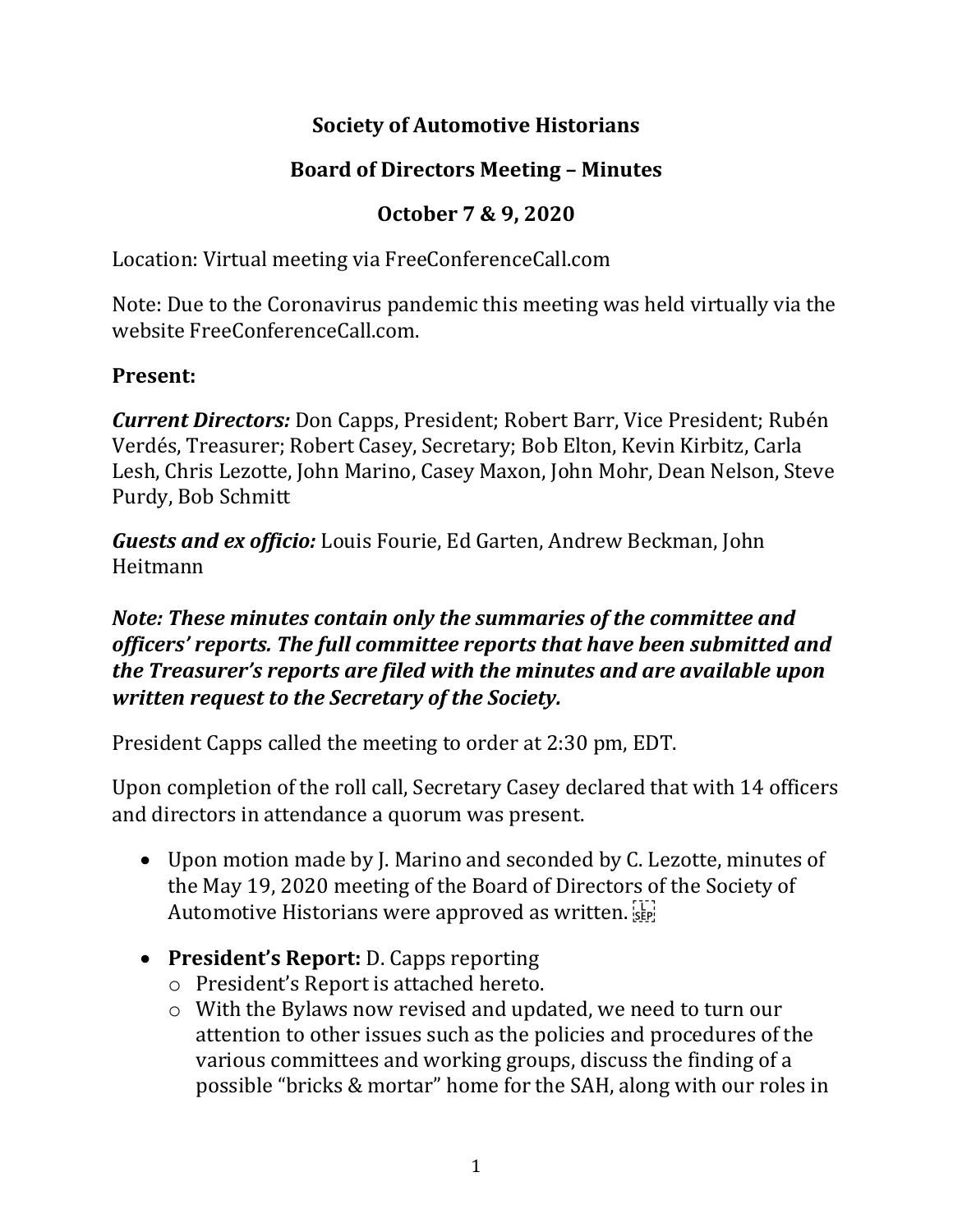conferences and the need for exploring funding/sponsorship opportunities.

- **Treasurer's Report:** R. Verdés reporting.
	- o The Treasurer's Report is attached hereto and should be consulted for detailed information.
- **International Committee:** B. Barr reporting:
	- o Report of the International Committee is attached hereto.
	- o The suggestion was made that we send an electronic newsletter recounting SAH activities to international auto history organizations including AHA, AHG, AISA, PHAP, SAHB, and CONAM. President Capps sees this as important to making us an international organization.
	- o L. Fourie volunteers to join the International Committee and says he will try to travel to international meetings as soon as Covid conditions allow.
- **Membership Report:** S. Purdy reporting:
	- o Report of the Membership Committee is attached hereto.
	- o The Marketing Committee has developed a strategy to promote the organization and attract new members. We now need a new batch of brochures, a social media strategy and, most of all, we need active SAH members to help and share prospects from their spheres of influence. We are coordinating our efforts with the social media team.
	- o S. Purdy is ready to print 2500 new membership brochures and R. Verdés is ready to write the check to pay for them. B. Barr notes that the new brochures should have our up-to-date membership and dues structure. R. Verdés notes that we have one student member at the print rate and urges all to push digital memberships to keep printing costs down.
	- o S. Purdy moved that we arrange for the printing of 2,500 brochures with distribution to be managed by the Membership and Marketing Committee. Approved.
- **Outreach & Marketing/Social Media/Web Presence Report:** J. Mohr reporting: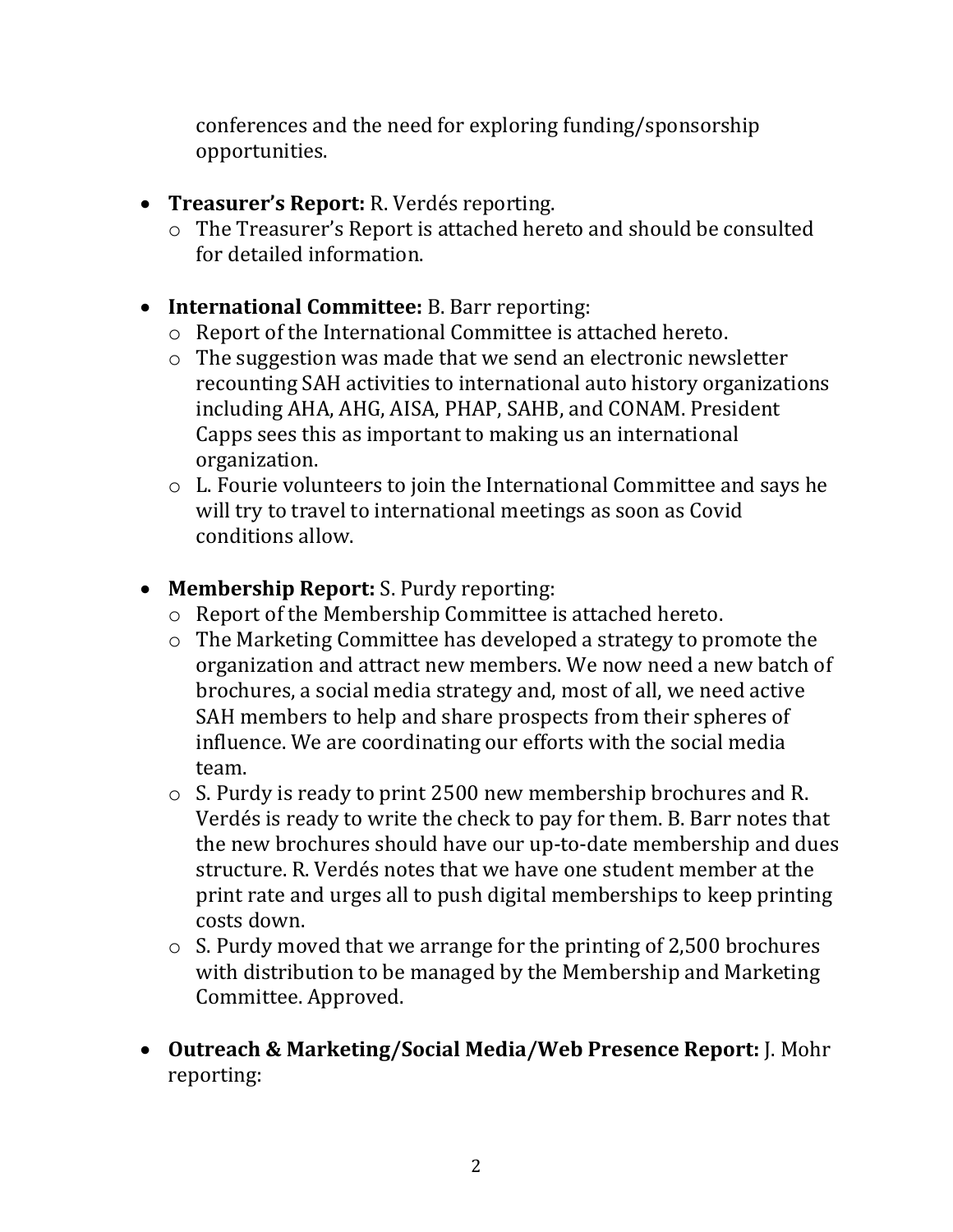- o Report of the Outreach & Marketing/Social Media/Web Presence Working Group is attached hereto.
- o The Working Group continues to develop plans to expand the SAH web presence. There has been an overhaul of the website with more changes planned. We will also continue to expand the SAH social media presence.
- o J. Mohr thanked L. Fourie and C. Maxon for their work on improving the website.
- o C. Maxon noted that he is working to make the website more social media friendly to help bring in social media savvy people. He has reserved an Instagram handle for SAH and wants to get a Twitter handle as well so we can send information out on multiple platforms. He also wants to launch a Facebook group and needs people on Facebook to moderate and participate.
- o R. Verdés suggests offering digital memberships for free for a trial period and then ask people to sign up for pay. He also suggests making membership classes and benefits more prominent.
- o More than one person noted that the SAH website is not optimized on search engines and we don't come up first when people search for us.
- **Academic Committee:** J. Mohr reporting:
	- o Report of the Academic Committee is attached hereto.
	- o The Committee does not have any updates on official business. The Committee will meet in the near future to decide how to proceed with its mission statement.
	- o Committee member P. Yongue has suggested meeting electronically.
	- o J. Heitmann noted that we need to update our entry on the AHA website.

President Capps recessed the meeting at 3:25 PM EDT. We will reconvene at 2:00 PM EDT on October 9, 2020.

President Capps reconvened the meeting at 2:00 PM EDT on October 9, 2020. All previous participants were in attendance except S. Purdy.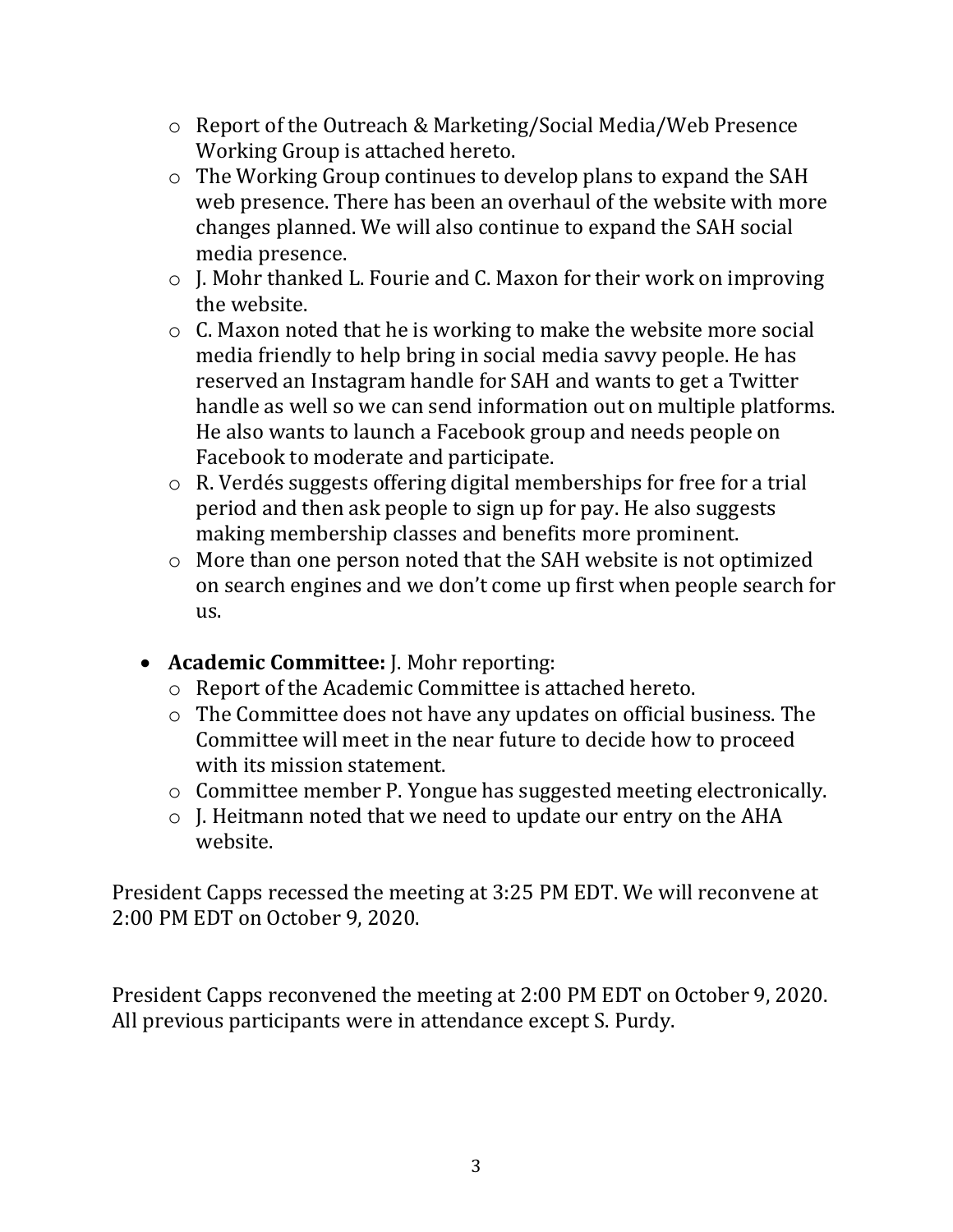**Awards: Reports received from Awards Committees are attached hereto and are summarized below.**

- **Brigham Award:** Andrew Beckman reporting:
	- o Report of the Brigham Award Committee is attached hereto.
	- o No submissions for the 2020 Brigham Award were received.
- **Cugnot English Language Award:** Ed Garten reporting**:**
	- o Report of the Cugnot English Language Committee is attached hereto.
	- o This year the Committee had an extraordinarily strong field of nominees, but *Ballot* clearly stood out following review, discussion, and scoring among Committee members. The Committee saw *Ballot* as the typical Dalton Watson high quality book offering, beautifully and extensively illustrated, and well documented from a scholarly perspective. Importantly the work brings new attention to Earnest Ballot, his company, and his motorcars. It is a remarkable achievement. The Committee gives an Award of Distinction to *The Doble Steam Car* by Jim Crank in recognition of excellence in contributions to automotive history.
- **Cugnot for books in language other than English**: Arthur Jones reporting:
	- o Report of Cugnot for books in language other than English is attached hereto.
	- o The Cugnot Award for 2020 goes to Harry Niemann for his book *Paul Daimler, König des Kompressors* published by Motorbuch Verlag. Paul Daimler was the oldest son of Gottlieb Daimler and became Technical Director of the firm after the resignation of Maybach. He developed early supercharger systems as well as other advances, but left the firm for Horch in 1922. This is the first biography of this pioneer of technology and, as such, well meets our criteria for original research.
	- o The Committee continues its search for new members who have the ability to read foreign languages, especially other than German, French, and Italian, and who have knowledge of the European automotive industry.
- **Benz Award**: Don Keefe reporting:
	- o Report of the Benz Committee is attached hereto.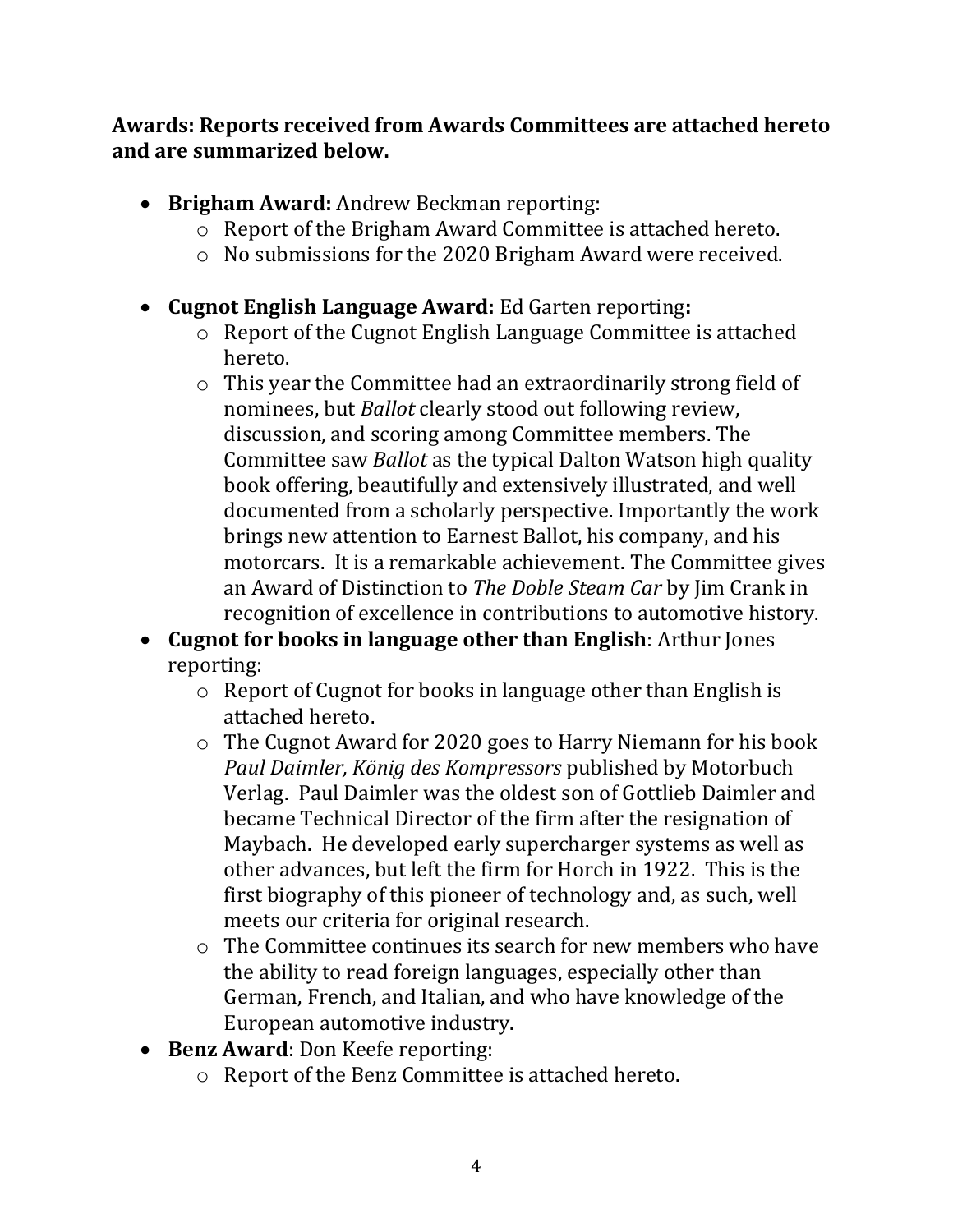- o A total of 11 articles were nominated for the 2019 Benz Award, coming from both commercial and club publications, as well as one from a scholarly journal. The 2020 Award goes to "The Rise and Demise of the Packard Speedsters," by Ronald Sieber, published in the January/February, 2019 issue of *Antique Automobile,* Volume 83, Number 1.
- **Bradley Award:** Ed Garten reporting:
	- o Report of the Bradley Award Committee is attached hereto.
	- o The Mercedes-Benz Classic Archives & Collection received the Bradley Award in 1986 and, to date, only two other organizations have twice received the award. Since 1986, it was clear to the Committee that the Mercedes-Benz Archives has made substantial and extraordinary progress in the enhancement and extension of its collections.
- **Friend of Automotive History Award:** Andrew Beckman reporting:
	- o Report of the Friend of Automotive History Award Committee is attached hereto.
	- o By a majority vote of the SAH Board, the 2020 Friend of Automotive History Award has been bestowed upon Mr. Peter Mullin. Mr. Mullin was nominated by SAH member Ruben Verdés.
- **Scharchburg Student Paper Award:** John Mohr reporting.
	- o Report of Scharchburg Committee is attached hereto.
	- o The Committee chose the award recipients as follows: Scharchburg Award Winner: Han-Yi Huang, for "Church Pews from Detroit: The Rise of the Drive-in church in the United States Between the 1940s to the 1950s." Award of Distinction (runner-up): Tyler Miller-Wells, for "The virtual Frontier: The Automotive Video Game and its Future in Automotive Heritage."
- **Publications - SAH Journal:** Rubén Verdés reporting:
	- o Report of the *SAH Journal* Committee is attached hereto.
	- o Issues 299, 300, 301, 302, 303, and 304 have been printed and mailed since 9/30/19. Each issue has 16 pages. As of the date of this report issue 305 is well under way; it will be e-mailed (via Constant Contact) to all SAH members (both digital and active) as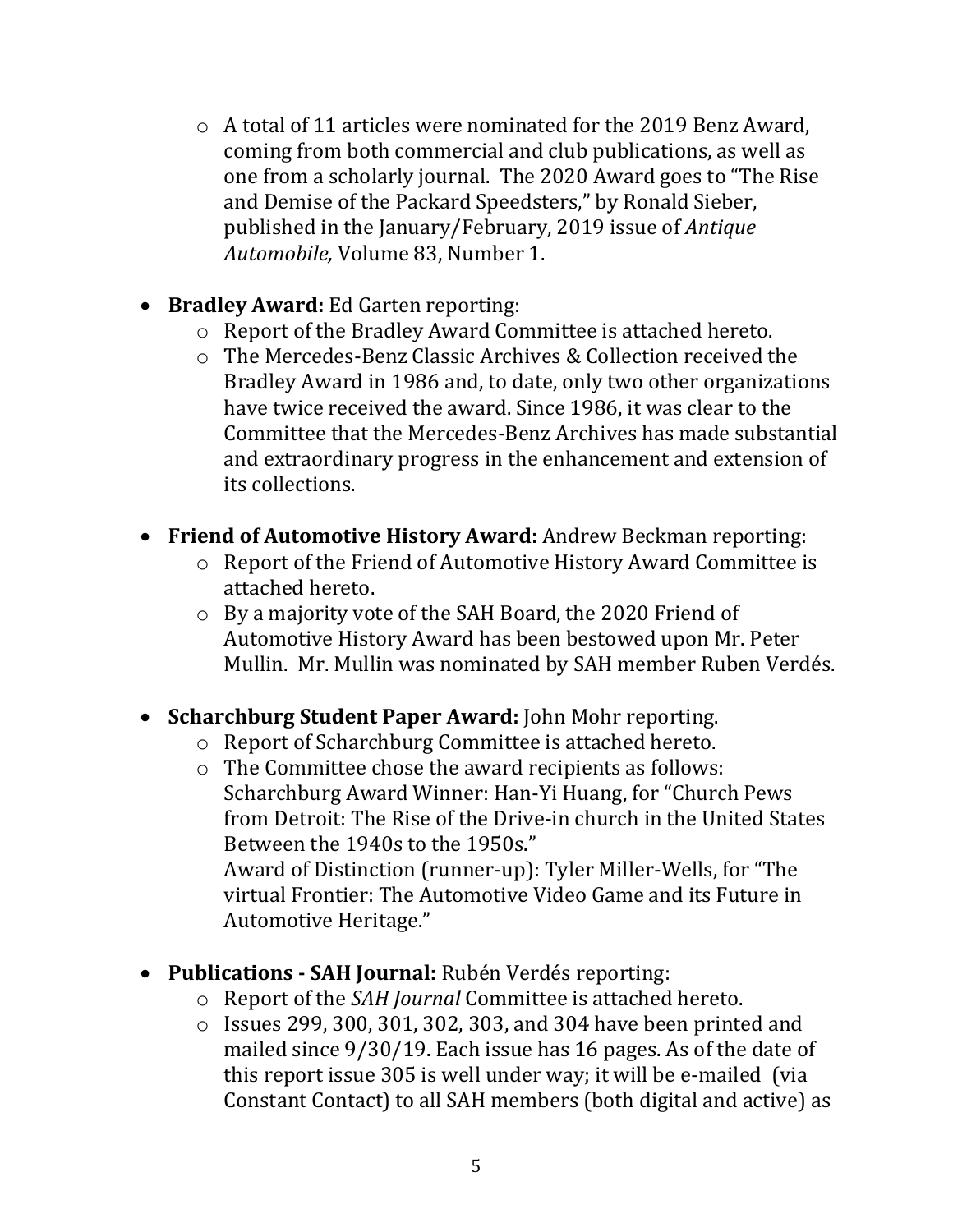usual. Each of these e-mails also contains other items of interest for members.

- o L. Fourie noted that we need a new Publications Committee chair as Tom Jakups is stepping down.
- **Publications - Automotive History Review:** J. Heitmann reporting:
	- o Report of the *AHR* Editor is attached hereto.
	- o Volume 61 was published in early March 2020. The editor broadened the scope of the AHR to include possible submissions related to all aspects of motorized four and two wheel land transport, and in addition strongly encourages the use of reference citations to enable readers to reconstruct the work of the author to a limited degree.
	- o J. Heitmann wants to get our articles linked to library databases like American history & Life. J. Mohr agreed and said he would help.
- **Publications - Website**: Tom Jakups and Louis Fourie reporting:
	- o Report of the Website Committee is attached hereto.
	- o L. Fourie hopes C. Maxon can offer advice on ways to get the SAH website to come up at the top of lists on search engines.
	- o L. Fourie also has a file of media announcements for worldwide cars but does not have the publication rights and seeks advice from D. Nelson.
- **Chapters and Sections Report:** Bob Barr reporting:
	- o Report of the Chapters and Sections Committee is attached hereto.
	- o Chapter activity has been curtailed during the pandemic. The Committee will explore transitioning Chapters to an affiliate relationship with the SAH.
	- o L. Fourie asked about liability insurance affiliates will have none from SAH.
	- o R. Verdés suggested that we mimic the American Historical Association's relations with their affiliates: keep them at arm's length to avoid the necessity of Board oversight.
- **SAH Annual Euromeeting Report**: Kit Foster reporting.
	- o Report of the Euromeeting Committee is attached hereto.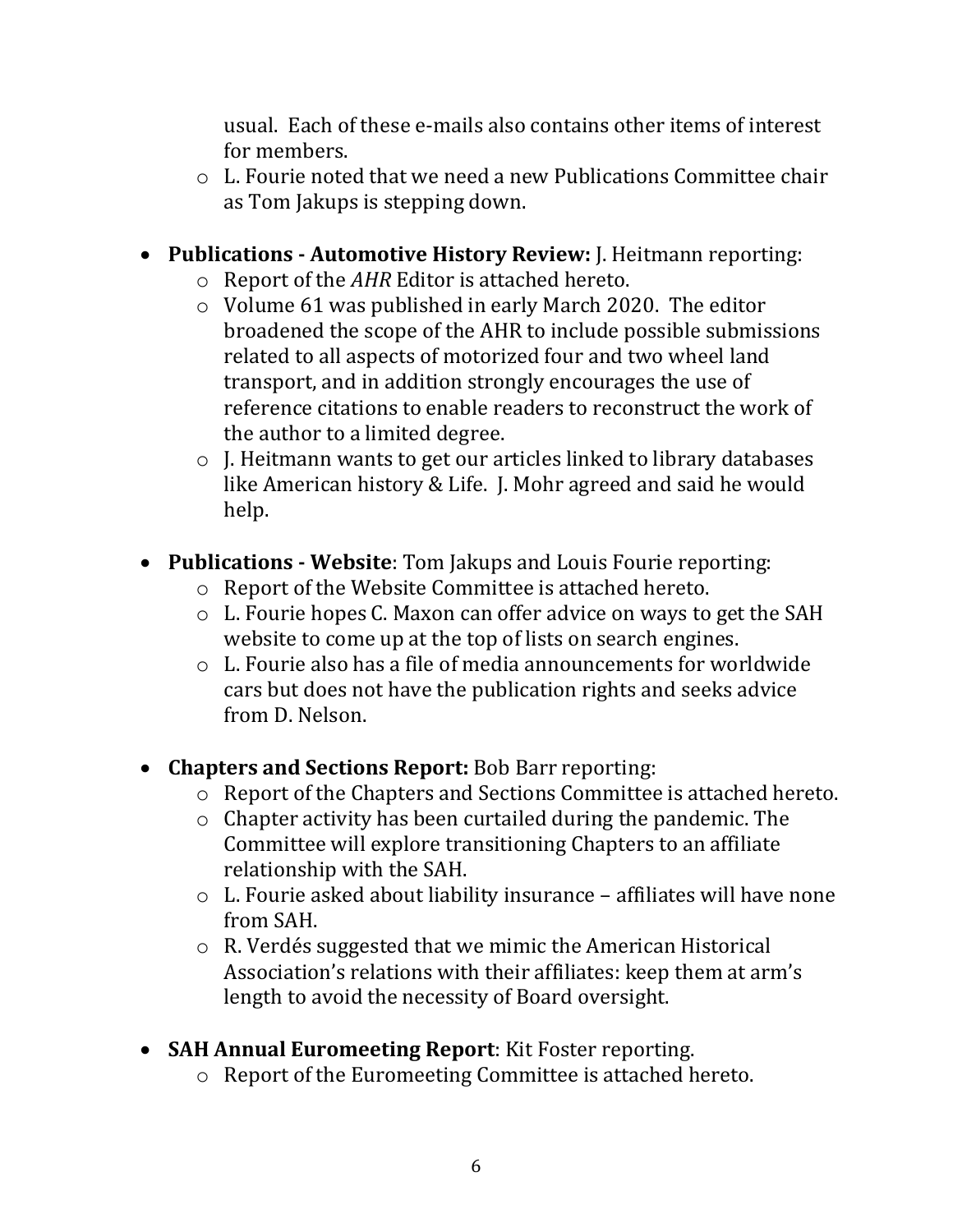- o Subsequent to filing the report K. Foster consulted with European historians who traditionally attend the Euromeeting and concluded that the uncertainty caused by the Covid pandemic warrants canceling the 2021 Euromeeting.
- **Hershey Banquet Committee:** John Marino reporting:
	- o Report of the Hershey Banquet Committee is attached hereto.
	- o 2020 Board Meeting and Annual Meeting and Banquet were cancelled due to Covid 19. 2021 Fall Board of Directors Meeting and Annual Meeting and Banquet will be held on October 8 and 9, 2021 at the Hershey Country Club. Banquet price to members is to be determined. Evening program to include awards is to be determined.
- **Hershey Tent Committee:** L. Fourie reporting:
	- o Report of the Hershey Tent Committee is attached hereto.
	- o Nothing to report due to cancellation of AACA Fall Meet.
- **Bricks & Mortar Working Group:** Chris Lezotte reporting:
	- o Report of Bricks & Mortar Working Group is attached hereto.
	- o The Committee was established to secure a permanent home for the SAH to serve as a meeting space for the Board of Directors semi-annual meeting as well as to store and make available SAH materials and archives. The Committee currently has two objectives – to contact individuals at the institutions/museums under consideration for interest and availability; to determine the current state, quantity, and location of SAH archival material.
	- o The Committee has several possible locations under consideration but due to Covid restrictions most are short staffed or closed so the Committee postponed contacting personnel at those locations until a more opportune time.
	- o The Committee would requests information from any members about SAH institutional material that they may have that could be collected in a permanent home.
	- o President Capps notes that he would like a permanent home to be in the Detroit area, because Detroit is the spiritual home of the American auto industry and because there are already a number of institutions that could be appropriate repositories.